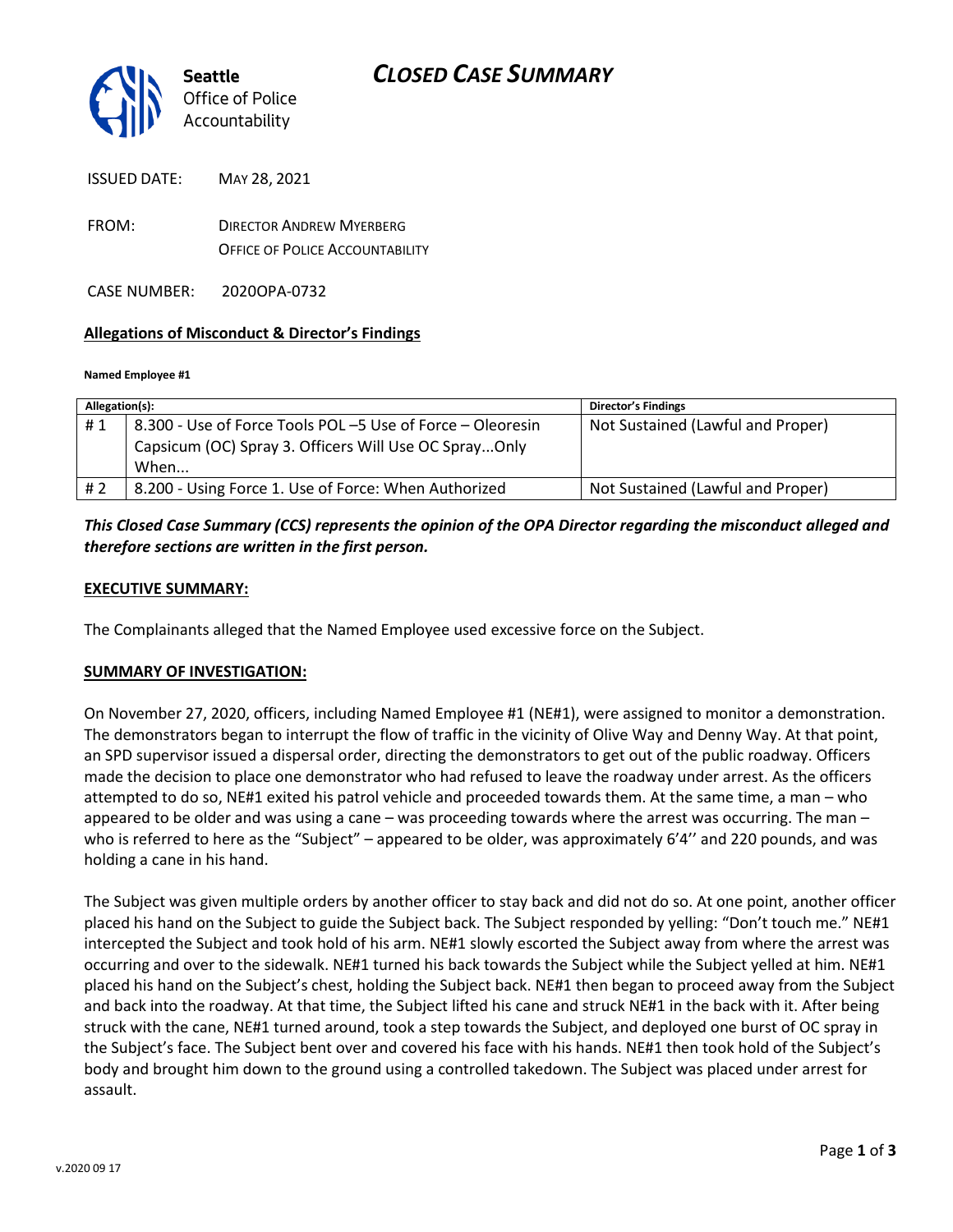# *CLOSED CASE SUMMARY*

OPA CASE NUMBER: 2020OPA-0732

Shortly after his arrest, the Subject was interviewed by an SPD sergeant concerning the force used. The Subject stated that he had no recollection of the incident because of previously diagnosed PTSD. He also did not recall whether he had a cane with him at the time of the incident.

OPA later received complaints from two Complainants, both asserting that NE#1 used excessive force. OPA attempted to contact both. Complainant #1 responded to OPA and said that they did not directly witness the incident but viewed what occurred on social media. This prompted Complainant #1 to initiate an OPA complaint. Complainant #2 did not respond to OPA.

OPA's investigation included reviewing Body Worn Video (BWV) – which fully captured the incident, as well as video posted on Twitter. OPA also reviewed the arrest documentation and use of force reports. Lastly, OPA contacted both Complainants (as discussed above) and interviewed NE#1.

NE#1 stated that, prior to directing the Subject back onto the sidewalk, he and other officers had requested that the Subject do so, and he did not voluntarily comply. As such, NE#1 physically intercepted him and walked him away. He said that, at this point, the Subject began yelling at him. He recalled thanking the Subject for his cooperation and turning away. He then felt something strike him in the back. When he turned around, he determined that the Subject had hit him with a cane and that the cane was still in the Subject's hand. As the Subject was still holding the cane and given that the Subject had just assaulted him, NE#1 utilized OC spray to prevent further assaultive behavior. He said that he took a step towards the Subject prior to deploying because his canister had a wide spray nozzle, and he did not want anyone else to be affected by the OC spray. He then took the Subject down to the ground and placed him under arrest. NE#1 opined that the force he used was consistent with policy.

### **ANALYSIS AND CONCLUSIONS:**

### **Named Employee #1 - Allegation #1**

*8.300 - Use of Force Tools POL –5 Use of Force – Oleoresin Capsicum (OC) Spray 3. Officers Will Use OC Spray...Only When...*

SPD Policy 8.300-POL-5 governs the use of OC spray. The policy states that: "Officers will use OC spray, including in crowd management events, only when such force is objectively reasonable, necessary, and proportional." (SPD Policy 8.300-POL-5(3).)

From OPA's review of the BWV and assessment of the circumstances of this case, OPA finds that NE#1's use of OC spray was reasonable, necessary, and proportional, and, thus, consistent with policy.

It is undisputed that the Subject struck NE#1 with a cane. Moreover, it is clear that, in the aftermath of doing so and when NE#1 turned around to face the Subject, the Subject still held the cane in his hand. Given that the Subject had just committed an assault, NE#1 had the legal right to take him into custody. OPA finds that it was reasonable for NE#1 to have been concerned that the Subject would use the cane against to strike him and, accordingly, to utilize OC spray to prevent the Subject from doing so.

The use of OC spray was also necessary under the circumstances. Again, the Subject had already used the cane to assault NE#1 and may have done so again if given the opportunity. The use of OC spray to prevent this and to temporarily incapacitate the Subject was the best and least invasive force option available to NE#1 at the time.



**Seattle** *Office of Police Accountability*